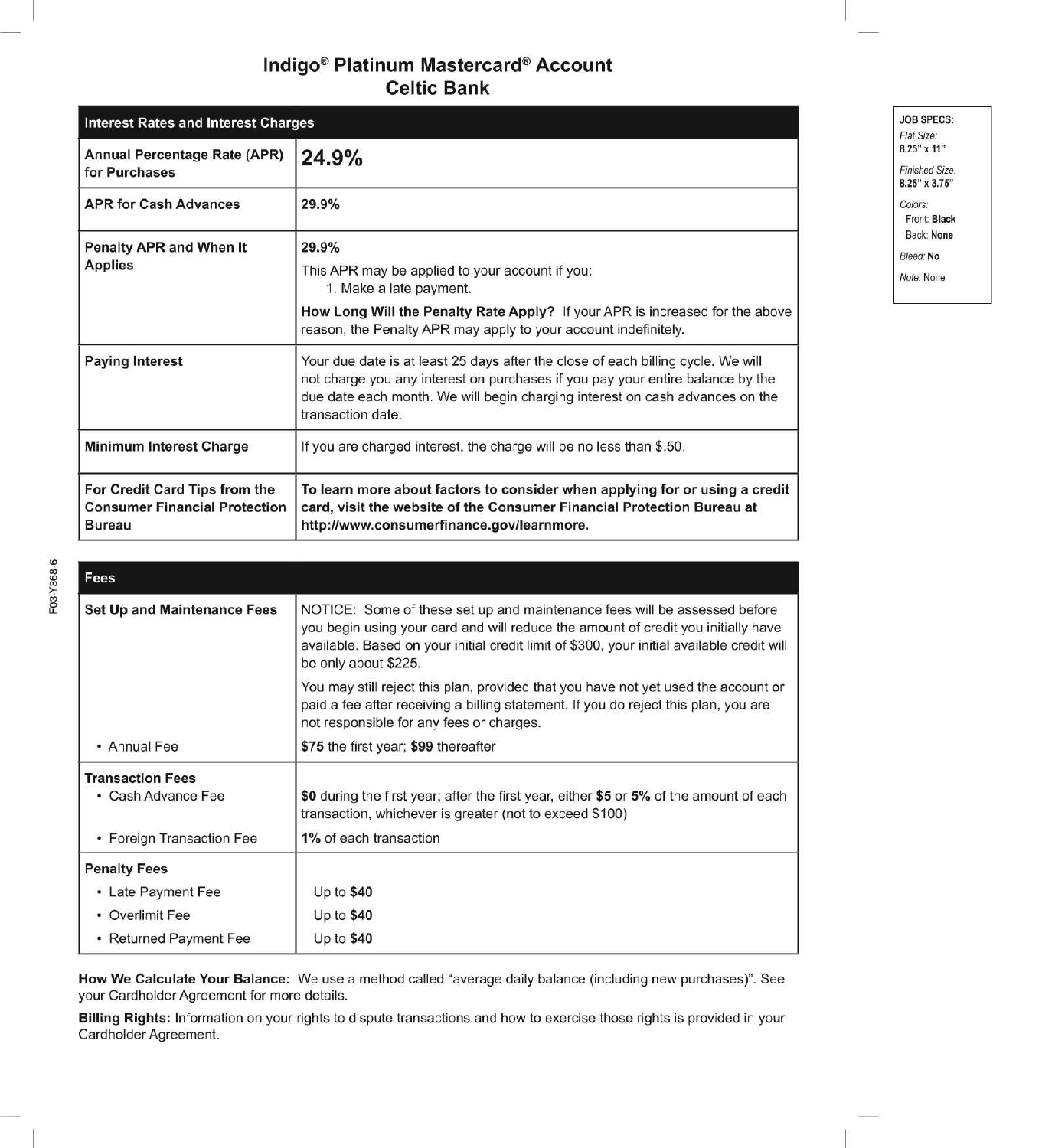**JOB SPECS:** *Flat Size:* **8" x 22.5"**

*Finished Size:* **8" x 3.75"**

*Colors:* Front: **Black** Back: **Black**

*Bleed:* **No** *Note:* None

# **CARDHOLDER AGREEMENT**

This Agreement contains the terms that govern the use of your Indigo Platinum Mastercard Account and outlines both your responsibilities and ours. Please read it in its entirety and keep it for your reference. In addition, any written application, acceptance certificate or other request you signed or otherwise submitted for this Account (the "Application"), your Card and the Card Carrier that we send with your Card, and your signature (including any electronic or digital signature) on any Application, sales slip or other evidence of indebtedness on your Account, are hereby incorporated into and made a part of this Agreement. This Agreement begins on the earlier of (i) the date you sign or otherwise submit an Application that is approved by us, or (ii) the first date that we extend credit to you on your Account, as evidenced by a signed sales slip or memorandum, a Cash Advance transaction, or otherwise.

#### **Definitions**

To simplify this Agreement for you, the definitions listed below will apply throughout, both in this Agreement and in your monthly Statements. In addition, the words *you*, *your*, and *yours* refer to the Cardholder(s) who holds the Card and is responsible for the Account, each of whom is individually and jointly obligated under this Agreement. The words *we*, *us*, and *our* refer to Celtic Bank.

*Account*: The credit card account for which you were issued a Card imprinted with your Account number and that is subject to all of the terms and conditions of this Agreement. *ATM*: Automated Teller Machine.

*Billing Cycle*: The time interval covered by a monthly Statement. Each Billing Cycle is approximately 30 days in length; however, the specific period of time is described on each monthly Statement. Your Account will have a Billing Cycle even if a Statement is not required.

*Card*: Any Indigo Platinum Mastercard issued by us that you may use to obtain a Cash Advance, make Purchases, or lease goods or services on credit. Use of your Account number to obtain credit will be considered a use of the Card.

*Card Carrier*: The carrier that contains your Card.

*Cardholder*: The person to whom a Card is issued, or who has agreed to pay obligations arising from a Card issued to another person.

*Cash Advance*: Credit extended to you in the form of a cash loan through any financial institution honoring the Card either presented directly or through any other credit instrument, check, device, overdraft coverage plan or ATM that we make available to you or that you use. All cash equivalent transactions will be treated as Cash Advances and will be billed to the Cash Advance segment of your Account. Transactions that we view as "cash equivalent transactions" include without limitation using your Card to purchase wire transfer money orders, bets, lottery tickets, casino gaming chips, and other similar products and services.

*Closing Date*: The date of the last day of a Billing Cycle.

*Credit Limit*: The maximum amount of credit available to you on your Account. Your Credit

Limit will be disclosed on your Card Carrier and your monthly Statements. *Purchase:* Any extension of credit to your Account for the purpose of purchasing or leasing

goods or services from participating establishments. *Statement*: A monthly document we provide to you showing Account information

including, among other things, Purchase and Cash Advance transactions, credits and debits, payments, fees, and interest charges made to your Account during a Billing Cycle.

# **Purchases and Cash Advances**

You may use your Card to purchase or lease goods or services from participating establishments. You may also use your Card to obtain Cash Advances from your Account at an ATM, or by presenting it to any institution that accepts the Card for that purpose. There are dollar limitations on individual Cash Advance transactions, and we may set a Cash Advance Limit for your Account. Please contact us for information about the Cash Advance limitations that apply to your Account. In addition, we may limit your Account to only one Cash Advance transaction per day.

You promise to pay us and are liable for all amounts resulting from the authorized use of your Card or Account, plus any applicable interest charges and other applicable charges or fees, payable in U.S. dollars. This includes amounts where you did not sign a purchase slip or other documents for the transaction. If you use your Account number without presenting your actual Card, such as for mail, telephone, or internet purchases, this will be treated the same way as if you presented your Card. Your promise to pay us will apply to your estate if you die.

We may limit and restrict the use of the Account/Card at our discretion. Such limitations and restrictions include, but are not limited to, gambling transactions, which include, but are not limited to, internet-related lottery tickets, casino gambling chips, off-track betting and wagers at racetracks. You remain responsible for use of your Account/Card in any such transactions.

The Card may only be used for valid and lawful purposes. If you use, or you authorize someone else to use, the Card or Account for an unlawful or impermissible purpose, you will be responsible for such use and may be required to reimburse us or Mastercard for any amounts or expenses we or they incur as a result of such use.

The Card is and remains our property, and you will surrender it to us at any time upon request.

# **Your Credit Limit**

You may not use your Account in any way that would cause you to go over your Credit Limit. We may refuse to authorize or accept any transaction on your Account that would cause you to exceed your Credit Limit, even if you have authorized us to charge you an Overlimit Fee for doing so. We may temporarily agree to allow you to exceed your Credit Limit; however, in that case you must repay the excess amount according to the terms of this Agreement. Any transactions honored in excess of your Credit Limit will not result in an increase of your Credit Limit. We may at any time and without prior notice to you increase or decrease your Credit Limit, limit the Credit Limit for Cash Advances or take away your ability to obtain Cash Advances.

# **MAKING PAYMENTS**

#### **Monthly Statements**

We will send a Statement at the end of each monthly Billing Cycle if there is a debit or credit balance on your account of \$1 or more, a balance on which an interest charge has been imposed, or as otherwise required by applicable law. You agree to pay us, or any party to whom we may transfer and assign your Account or the amounts owing under your Account, in U.S. dollars according to all terms and conditions of this Agreement. Payments made by a check, money order or other negotiable instrument must be in a form acceptable to us and drawn on a U.S. financial institution.

## **Monthly Minimum Payment**

The Monthly Minimum Payment is 7% of your New Balance or \$40, whichever is greater. If you elect not to pay your New Balance in full, you must pay at least the Monthly Minimum Payment by the Payment Due Date shown on your Statement, which is at least 25 days after the Closing Date of the Billing Cycle. Your Monthly Minimum Payment also will include any past due amount or any amount by which the New Balance exceeds your Credit Limit, whichever is greater. If your New Balance is less than or equal to your Monthly Minimum Payment, then your Monthly Minimum Payment will be equal to your New Balance.

Payments should be mailed with the payment coupon and in the envelope provided and following the other instructions on the Statement to Genesis FS Card Services, P.O. Box 23039, Columbus, GA 31902-3039. Any payment received in that form and at that address on or before 5:00 P.M., Eastern Time, on a normal banking day will be credited to your Account that day. If your payment is received in that form and at that address after 5:00 P.M., Eastern Time, on a normal banking day, or any time on a non-banking day, we will credit it to your Account the next banking day. However, if your Payment Due Date occurs on a non-banking day, any payment received the next day which conforms to the above requirements will not be treated as late. Please allow at least seven (7) business days for postal delivery. Payments received by us at any other location or in any other form may not be credited as of the day we receive them.

If we accept a payment at a place other than the address in the immediately preceding paragraph, we may delay the crediting of the payment for up to five (5) days. This may cause you to incur Late Payment Fees and additional interest charges, and may result in your Account being declared in default.

and then a renewal Annual Fee of \$99 on or about each of that date. The initial Annual Fee is nonrefundable; the renewal Annual Fee is also nonrefundable unless you notify us to cancel your Account within 30 days from the mailing date of the billing Statement or other communication containing the renewal Annual Fee notice.

We do not accept cash payments through the mail. You may not make payments with funds from your Account or any other credit account issued by us.

When you provide a check as payment, you authorize us either to use information from your check to make a one-time electronic fund transfer from your account or to process the payment as a check transaction. When we use information from your check to make an electronic fund transfer, funds may be withdrawn from your account as soon as the same day we receive your payment and you will not receive your check back from your financial institution.

At any time, you may pay part or all of the full amount you owe without incurring any additional charge for prepayment. The amount of any payment that exceeds your total New Balance will be applied as a credit to your Account, and any remaining credit balance will be refunded as required by law.

Credit availability may be delayed at our sole discretion to ensure payment in good funds. Your available credit on your Credit Limit may not reflect your payments for up to 14 days.

#### **Application of Payments**

For each Billing Cycle, payments up to the amount of your Monthly Minimum Payment will be allocated in any way we determine, including to balances with lower Annual Percentage Rates before balances with higher Annual Percentage Rates. We will generally apply payments up to the amount of your Monthly Minimum Payment in a manner most favorable or convenient for us.

For each Billing Cycle, to the extent your payments exceed your Monthly Minimum Payment, we will apply these excess amounts in the order required by applicable law.

# **HOW INTEREST CHARGES ARE DETERMINED**

Your interest charge for any Billing Cycle will include the following components, the total of which constitutes your total interest charge for the Billing Cycle:

1. A Cash Advance Transaction Fee interest charge imposed on each Cash Advance transaction posted during a Billing Cycle, in an amount equal to the greater of \$5 or

5% of the amount of each Cash Advance. Any unpaid Cash Advance Transaction Fee interest charges will be added to the calculation of your Average Daily Balance of Cash Advances. We will not charge any Cash Advance Transaction Fees, however, during the one-year period beginning on the date you open your Account.

- 2. Periodic interest charge computed by applying the applicable Monthly Periodic Rate or Rates, determined as provided below under **Computing the Purchase and Cash Advance Balance Monthly Periodic Rates and Corresponding Annual Percentage Rates (APR)** to:
- a. your Average Daily Balance of Cash Advances (including new Cash Advances); and b. your Average Daily Balance of Purchases (including new Purchases).
- However, if the total of the amounts so computed is an amount less than \$.50, then a minimum interest charge of \$.50 will be imposed instead of such smaller amounts and will be treated as an interest charge on Purchases.
- 3. A Foreign Currency Conversion Fee interest charge in an amount equal to 1% of the converted U.S. dollar amount of each transaction, including Cash Advances and Purchases, that is effected in any currency other than U.S. dollars.

# **When Interest Charges Begin to Accrue**

Interest charges on Purchases will be imposed at the applicable Monthly Periodic Rate from the date each Purchase is made, and will continue to accrue on unpaid balances as long as they remain unpaid. However, we do not assess interest charges in the following circumstances:

- 1. If you paid the New Balance at the beginning of your previous Billing Cycle by the Payment Due Date during the previous Billing Cycle, or if that New Balance was \$0 or a credit balance, then:
- if you pay the New Balance on your current Statement in full by the Payment Due Date in your current Billing Cycle, we will not assess interest charges on Purchases during your current Billing Cycle; and
- b. if you make a payment that is less than the New Balance by the Payment Due Date in your current Billing Cycle, we will credit that payment as of the first day in your current Billing Cycle.
- 2. If you had a New Balance at the beginning of your previous Billing Cycle and you did not pay that New Balance by the Payment Due Date during that previous Billing Cycle, then we will not assess interest charges on any Purchases during the current Billing Cycle if you pay the New Balance at the beginning of your current Billing Cycle by the Payment Due Date in your current Billing Cycle.

Periodic interest charges on Cash Advances will be imposed at the applicable Monthly Periodic Rate from the date each Cash Advance is made and will continue to accrue on unpaid balances as long as they remain unpaid. There is no grace period on Cash Advances and there is no period within which to pay to avoid interest charges on Cash Advances.

# **Calculating the Purchase and Cash Advance Balance Subject to Interest Charges**

**Average Daily Balance of Purchases (including new Purchases):** To get the Average Daily Balance of Purchases, we take the beginning Purchase balance of your Account each day, including unpaid interest charges on Purchases and Foreign Currency Conversion Fee interest charges on Purchases, add any new Purchases as of the date of transaction, and subtract the applicable portion of any payments and credits as of the transaction date. On the first day of a Billing Cycle, we also add any unpaid Late Payment Fees, and Overlimit Fees. We add all other unpaid fees (including Annual Fees, Returned Payment Fees, and Foreign Currency Conversion Fees) to the Purchase balance on the on the day the fees are posted to your Account. This gives us the daily balance for Purchases. Then we add all these daily balances for the Billing Cycle together and divide the total by the number of days in the Billing Cycle. This gives us the Average Daily Balance of Purchases.

**Average Daily Balance of Cash Advances (including new Cash Advances):** To get the Average Daily Balance of Cash Advances, we take the beginning Cash Advance balance of your Account each day, including unpaid interest charges on Cash Advances and Foreign Currency Conversion Fee interest charges on Cash Advances, add any new Cash Advances as of the date of transaction, add the Cash Advance Transaction Fee interest charge on any Cash Advances as of the transaction date of each Cash Advance, and subtract the applicable portion of any payments and credits as of the transaction date. This gives us the daily balance for Cash Advances. Then we add all these daily balances for the Billing Cycle together and divide the total by the number of days in the Billing Cycle. This gives us the Average Daily Balance of Cash Advances.

# **Computing the Purchase and Cash Advance Balance Monthly Periodic Rates and Corresponding Annual Percentage Rates (APR)**

**Monthly Periodic Rates:** The Monthly Periodic Rate is calculated by dividing the APR by 12. The standard Purchase APR is 24.9% and the standard Monthly Periodic Rate for Purchases is 2.075%. The standard Purchase APR and Monthly Periodic Rate will apply to Purchases unless the penalty APR and Monthly Periodic Rate apply, as described in the next paragraph.

The APR and Monthly Periodic Rate for Purchases will increase if we do not receive any Monthly Minimum Payment within 60 days of the date and time due. In such circumstance, the penalty APR and Monthly Periodic Rate will apply to your Purchases, including new Purchases and existing Purchase balances. The penalty Purchase APR is 29.9% and the penalty Monthly Periodic Rate for Purchases is 2.4916%. If we receive six consecutive Monthly Minimum Payments when due after the increase to the penalty APR, then, starting with the next Billing Cycle, the penalty APR will no longer apply and the standard APR will apply to all Purchases. Otherwise, the penalty rate may continue to apply to your Account indefinitely.

The Cash Advance APR is 29.9% and the Monthly Periodic Rate for Cash Advances is 2.4916%.

# **OTHER FEES**

In addition to interest charges, a variety of fees may be applied to your Account, as set forth below.

# **Annual Fee**

We will charge an initial Annual Fee of \$75 to your Account on or about the date your

#### **Late Payment Fee**

If we do not receive your Monthly Minimum Payment by the Closing Date of the Billing Cycle in which the Payment Due Date occurs and the amount past due on your Account is more than \$9.99, we will charge a Late Payment Fee to your Account. The Late Payment Fee is \$29 if you were not charged a Late Payment Fee during any of the prior six Billing Cycles. Otherwise, the Late Payment Fee is \$40. The Late Payment Fee will never exceed the amount of your most recently required Monthly Minimum Payment.

# **Minimum Interest Charge Fee**

If the periodic interest charge amounts computed in the **How Interest Charges Are Determined** section are an amount less than \$.50, then a Minimum Interest Charge Fee of \$.50 will be charged instead of such smaller amounts and will be treated as a fee on your billing statement and added to your Purchases at our discretion.

# **Returned Payment Fee**

If any payment on your Account is returned to us unpaid for any reason, we will charge a Returned Payment Fee to your Account. The Returned Payment Fee is \$29 if you were not charged a Returned Payment Fee during any of the prior six Billing Cycles. Otherwise, the Returned Payment Fee is \$40. The Returned Payment Fee will never exceed the amount of your most recently required Monthly Minimum Payment.

#### **Overlimit Fee**

If you elected to have overlimit coverage, we may charge an Overlimit Fee when a transaction causes you to go over or remain over your Credit Limit during any Billing Cycle. We may also charge you two additional Overlimit Fees if your New Balance remains over your Credit Limit as of the Payment Due Date in future Billing Cycles. We will only charge you one Overlimit Fee per Billing Cycle, even if you go over your Credit Limit multiple times in the same Billing Cycle. The Overlimit Fee is \$29 if you were not charged an Overlimit Fee during any of the prior six Billing Cycles. Otherwise, the Overlimit Fee is \$40. The Overlimit Fee will never exceed the maximum amount you are over your Credit Limit during the Billing Cycle.

#### **Documentation Fee**

You may request a copy of a Statement previously sent to you for a Documentation Fee of \$3 per Statement, which will be applied to your Account. Copies of sales tickets or other items posted to your Account may be obtained for a Documentation Fee of \$10 per sales ticket or other item, which will be applied to your Account. Notwithstanding the foregoing, we will not impose any fee in connection with a good faith assertion of a billing error or other exercise of your Billing Rights (see below under "Your Billing Rights - Keep This Notice for Future Use").

# **MILITARY LENDING ACT**

The Military Lending Act provides protections for Covered Borrowers. The provisions of this section apply to Covered Borrowers. If you would like more information about whether you are a Covered Borrower, you may contact us at 1-866-875-5929.

#### **Statement of MAPR**

Federal law provides important protections to members of the Armed Forces and their dependents relating to extensions of consumer credit. In general, the cost of consumer credit to a member of the Armed Forces and his or her dependent may not exceed an Annual Percentage Rate of 36%. This rate must include, as applicable to the credit transaction or account: (1) the costs associated with credit insurance premiums; (2) fees for ancillary products sold in connection with the credit transaction; (3) any application fee charged (other than certain application fees for specified credit transactions or accounts); and (4) any participation fee charged (other than certain participation fees for a credit card account).

#### **Oral Disclosures**

In order to hear important disclosures and payment information about this Agreement, you may call 1-866-875-5929.

#### **Applicability of Arbitration of Disputes Provision**

The Arbitration of Disputes Provision set forth in this Agreement does not apply to Covered Borrowers.

#### **LOST CARDS AND UNAUTHORIZED USE**

You will take reasonable steps to prevent the unauthorized use of your Card and Account. If your Card is lost or stolen or if someone else might be using it without your permission, you must tell us at once. You may tell us by calling the telephone number on the back of your Card or on your Statement or by writing us at the address on your Statement. You will not be responsible for the charges made to your Account that are found by us to be unauthorized. If we reimburse your Account for unauthorized charges made using your Card or Account, you will help us investigate, pursue, and get reimbursement from the wrongdoer. Your help includes giving us documents that we ask for and are acceptable to us.

# **Indigo® Platinum Mastercard® Cardholder Agreement**

# **Dear Cardholder:**

- **This Agreement, as defined below, is your contract for your Account and:**
- **• Covers the terms that govern the use of your Account;**
- **• Outlines both your responsibilities and ours;**
- **• Includes certain disclosures required by the Federal Truth in Lending Act;**
- **• Includes certain disclosures required by the Federal Military Lending Act;**
- **• Includes an Arbitration of Disputes Provision that will substantially affect your rights unless you reject it; and**
- **• Contains important information about your Account.**

**We encourage you to read the Agreement and keep it for your records. Please feel free to call us with any questions you may have. We look forward to serving you.**